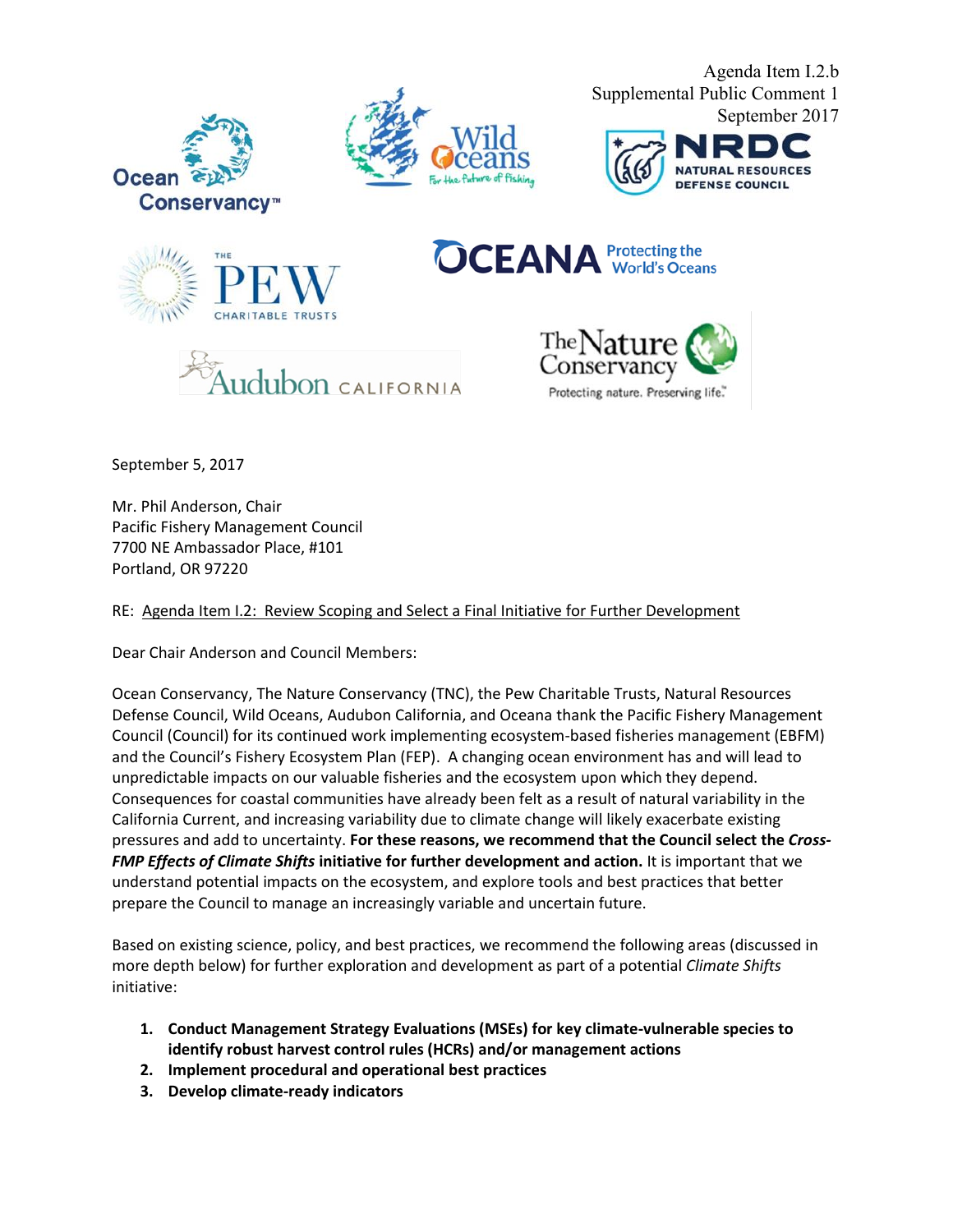#### **4. Explore options to directly prepare fishing communities**

Additionally, we endorse and support Council engagement in the TNC workshop that will be structured to support the initiative chosen by the Council.

## *Background*

Recent oceanographic events and their consequences on fishing-dependent communities have highlighted both the variability inherent in the California Current Large Marine Ecosystem (CCLME) and the impacts that a changing ocean can have on people.<sup>1,2</sup> The "warm blob" (North Pacific marine heat wave), El Niño conditions, and raised domoic acid levels impacted West Coast fisheries and coastal communities in recent years.<sup>3</sup> We witnessed unusual mortality events for sea lions,<sup>4</sup> bird die-offs,<sup>5</sup> and general low ecosystem productivity.<sup>6</sup> The FEP catalogs some of the existing threats related to climate on target species and communities, and the wide-spread implications of climate change on fish and fisheries in the California Current are widely documented by multiple scientific and policy sources.<sup>7,8,9</sup>

Environmental variability and climate change affect multiple parts of the ecosystem, all of which are interrelated. Many of the direct impacts of climate change, such as sea-level rise or an increasing number of storms, are driven by global forces. Approaching the question of "how to prepare west coast fisheries for climate change" requires starting from the standpoint of what is possible. While most tools to combat global climate change are beyond the control of fishery managers, the Council can deploy other management tools and scientific information to increase readiness and improve outcomes in the face of change. Achieving optimum yield while ensuring a productive and healthy ecosystem, stable fleets and thriving communities, despite climate change, is only possible with careful planning, and a *Climate Shifts* initiative can help us reach that goal.

Now is the time to focus an FEP initiative that starts preparing for climate change. With a better understanding of current variability and better ability to adapt to changing conditions in the future, we promote a more stable fleet and meet ecosystem protection goals. As the last two years have shown, conditions will change, often in surprising ways, and likely pose challenges for managers. Preparing now will help the Council meet those challenges, elevate awareness among stakeholders, and limit adverse consequences on people and the environment.

 $\overline{\phantom{a}}$ 

<sup>1</sup> NMFS Climate Science Strategy Western Region Action Plan, Appendix B. *The 2012-2015 "climate change stress test" for the West Coast*. Pg. 63.

<sup>2</sup> Daniel Mintz, The Humboldt Independent. *Crab Disaster Could Reflect Long-Term Trend*. August 16, 2016.

<sup>3</sup> NOAA Fisheries. News and Features. *Commerce Secretary Pritzker declares fisheries disasters for nine West Coast species*. January 19, 2017[. http://www.noaa.gov/news/commerce-secretary-pritzker-declares-fisheries-disasters-for-nine-west-coast](http://www.noaa.gov/news/commerce-secretary-pritzker-declares-fisheries-disasters-for-nine-west-coast-species)[species.](http://www.noaa.gov/news/commerce-secretary-pritzker-declares-fisheries-disasters-for-nine-west-coast-species)

 $^4$  2013–2016 California Sea Lion Unusual Mortality Event in California (NOAA, 2016); [http://www.nmfs.noaa.gov/pr/health/mmume/](http://www.nmfs.noaa.gov/pr/health/mmume/californiasealions2013.htm)

[californiasealions2013.htm](http://www.nmfs.noaa.gov/pr/health/mmume/californiasealions2013.htm)

<sup>&</sup>lt;sup>5</sup> Opar, A. Lost at sea: starving birds in a warming world. Audubon Magazine (2015); [https://www.audubon.org/magazine/march-april-2015/lost-seastarving](http://www.audubon.org/magazine/march-april-2015/lost-sea-starving-birds-warming-world)[birds-warming-world](http://www.audubon.org/magazine/march-april-2015/lost-sea-starving-birds-warming-world)

 $^6$  Whitney, F. A. Anomalous winter winds decrease 2014 transition zone productivity in the NE Pacific. Geophys. Res. Lett. 42, 428–431 (2015).

<sup>&</sup>lt;sup>7</sup> NMFS Climate Science Strategy Western Region Action Plan. Expected Impacts of Climate Change in the CCLME. Pg. 17.

<sup>&</sup>lt;sup>8</sup> Sydeman, W.J., and S.A. Thompson. Potential impacts of climate change on California's fish and fisheries. Farallon Institute. 2013.

<sup>9</sup> California Ocean Science Trust. *Readying California Fisheries for Climate Change*. June 2017.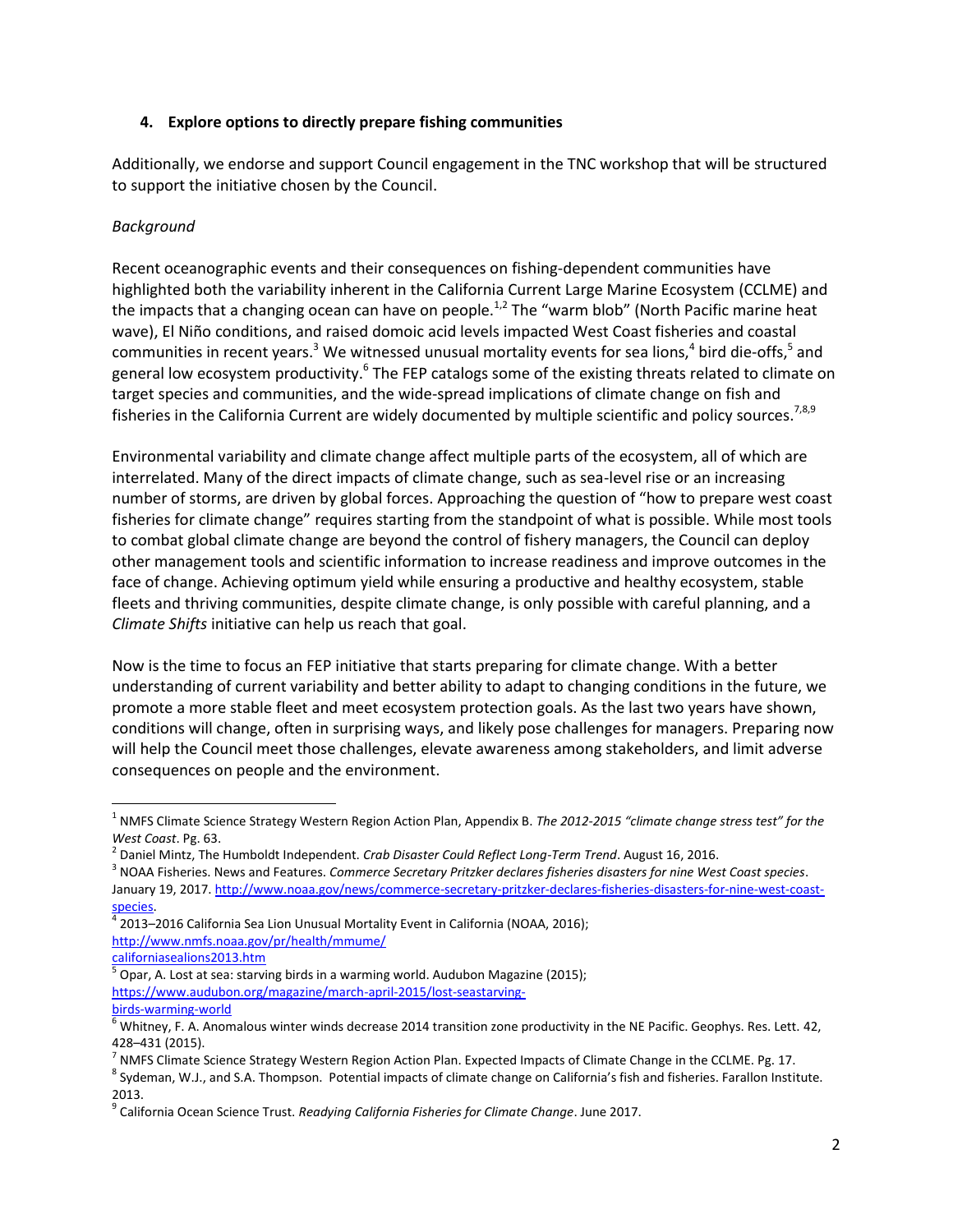#### *Recommendations*

Based on knowledge gained in the previous FEP initiative around ecosystem indicators, national and regional policies, and global best practices, we suggest several actions that the Council can explore through the proposed Climate Shifts initiative. We also recommend structural, operational and procedural improvements that will help the Council prepare for coming decades, and endorse the climate workshop proposed by TNC.

## **1. Conduct Management Strategy Evaluations (MSEs) for key climate-vulnerable species to identify robust harvest control rules (HCRs) and/or management actions**

The National Marine Fisheries Service (NMFS) recently finished a climate vulnerability assessment (CVA) to identify economically important West Coast stocks that are most vulnerable to climate change (see agenda item I.1). Based on a methodology developed and first used in New England and supported for use by the NOAA Fisheries Climate Science Strategy Western Regional Action Plan (WRAP),<sup>10, 11</sup> the results can inform managers on what species should receive attention first. We support the Ad-hoc Ecosystem Workgroups (EWG) concept that the Council use the results of this investigation and conduct MSEs to identify fishery management approaches that are robust to the long-term effects of climate change. <sup>12</sup> These management approaches can be implemented via updated HCRs and FMP amendments, as appropriate. MSE is the evaluation of different management options using simulation. It is largely considered a powerful method to examine trade-offs, and predict which management option/s perform best when evaluated against the goals and objectives for a given fishery or ecosystem.<sup>13</sup> MSEs vary widely in scope, focus, and cost; some require extensive large-scale modeling such as Atlantis, others require simpler simulations using smaller and simpler models. We recommend (1) that the Council develop a process for prioritizing and executing MSEs, similar to the stock assessment prioritization process, and (2) that based on results of the CVA, the Council select priority stocks with which to begin.

## **2. Implement procedural and operational best practices**

## *a. Implement Existing Best Practices for Climate-Ready Stock Assessments*

The FEP chapter on bringing Cross-FMP and Ecosystem Science into the Council Process states that "…stock assessment and other harvest-level support science are the largest category of science products directly used in the Council process." Recognizing the importance and centrality of stock assessment to the management process, we recommend three steps to strengthen the use of climate-related information within stock assessments.

1. Task the scientific and statistical committee (SSC) with developing guidelines for how climaterelated ecosystem information can be included in stock assessments.<sup>14</sup>

 $\overline{a}$ 

<sup>&</sup>lt;sup>10</sup> National Marine Fisheries Service, Office of Science and Technology. Assessing the Vulnerability of Fish and Invertebrate Species in a Changing Climate. https://www.st.nmfs.noaa.gov/ecosystems/climate/activities/assessing-vulnerability-of-fishstocks.

 $11$  NMFS Climate Science Strategy Western Region Action Plan, pg. 41.

<sup>12</sup> PFMC, Ad-hoc Ecosystem Workgroup Report, March 2017, Agenda item F.3.a

<sup>13</sup> Punt, André E., et al. *Management strategy evaluation: best practices*. Fish and Fisheries 17.2 (2016): 303-334.

<sup>&</sup>lt;sup>14</sup> PFMC, Supplemental SSC Report Agenda item H.1.c, September 2010. The SSC recommended that the SSC ecosystem subcommittee develop guidelines for how ecosystem considerations can be included in stock assessments.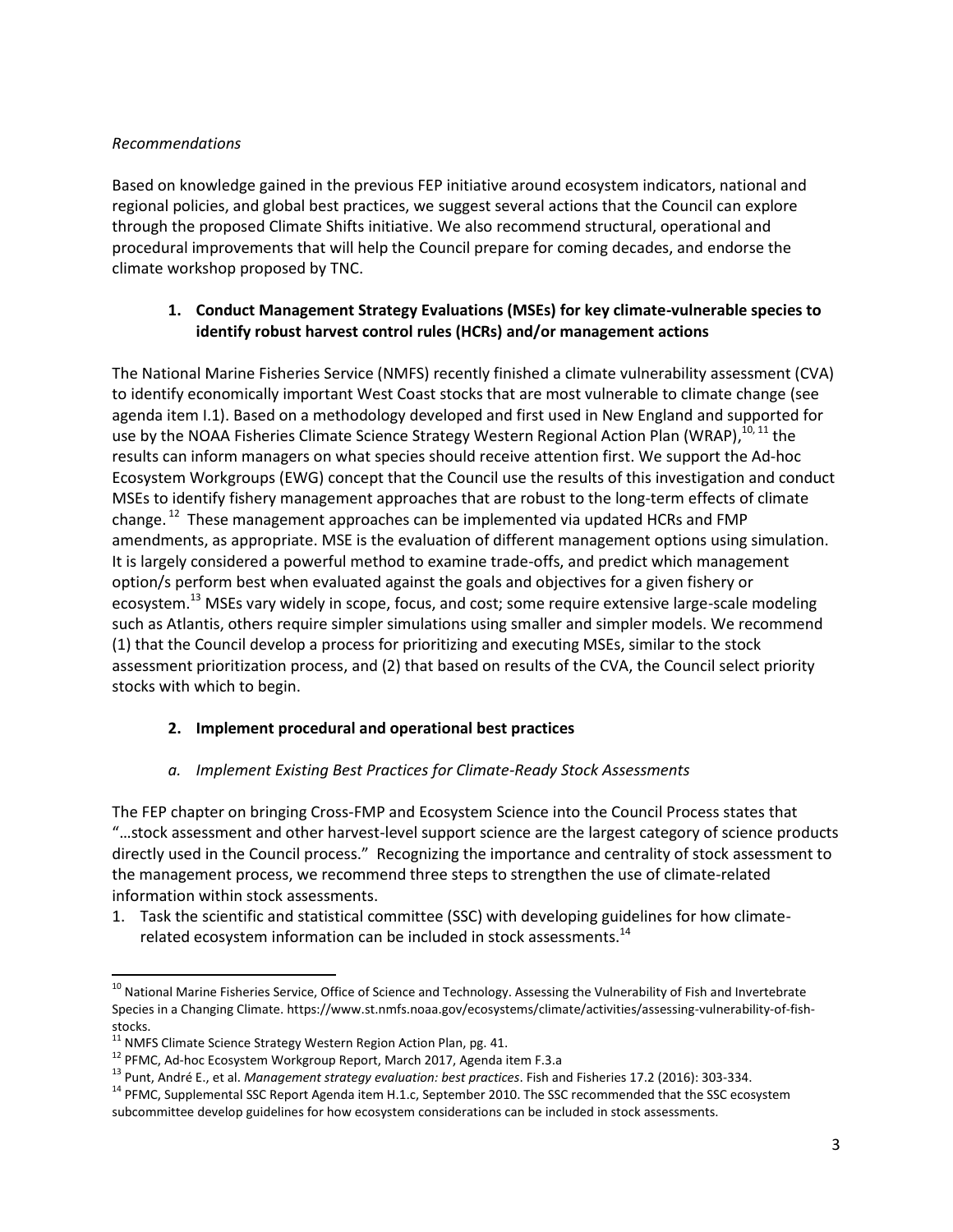- 2. Develop terms of reference for Stock Assessment and Review (STAR) panels and other analogous technical teams that include a review of climate and other ecosystem considerations as recommended by the EBFM Road Map.
- 3. Request that NMFS include ecologists and/or climate scientists on NMFS Stock Assessment Teams (STATs), STAR panels, and Council management teams (i.e., GMT, STT, HMSMT, CPSMT, and HC) where possible.
	- b. *Implement FMP-specific ecosystem reporting to help focus scientific efforts and investments on practical management solutions.*

We recommend developing and incorporating FMP-specific ecosystem reporting. These reports could cover indicators and ecosystem trends including information about the effects of climate change, but that directly relate to each FMP and be delivered to each advisory body, management team, and the Council at the appropriate time in each FMP's management cycle. As an example, a groundfish ecosystem report could be developed by the CCIEA program and reflect indicators and trends that most impact and are impacted by groundfish stocks and the fishery in the previous two years. The CCIEA program would then deliver and present the contents of the report to the Groundfish Advisory Panel, Groundfish Management Team, and Council at the meeting when it would be most relevant in the groundfish management cycle. Such reports would not be intended as replacements for the Annual Ecosystem Report, which provides a broad cross-FMP and cross sector overview, but will pull mainly from the same indicator database and would allow for a tailored and direct information flow.

*c. Make the EWG a permanent standing management team* 

We recommend evolving the EWG from an ad-hoc committee to a permanent and standing management team. To best achieve the benefits associated with EBFM and employ the FEP, a management team dedicated to advising the Council is essential. As with other management teams, a standing Ecosystem Management Team (EMT) would include representation from the states, tribes, NOAA fisheries West Coast Region, and the NOAA Fisheries Science Centers. We recommend a distribution of membership similar to other management teams with one representative from each state, one tribal representative, and two members from NOAA Fisheries West Coast Region. The EWG already meets this, however to improve the ability of the group to advise the Council we recommend adding two members from the West Coast Fishery Science Centers, including an ecosystem expert, as well as a seat for the United States Fish and Wildlife Service. We additionally recommend adding two rotating seats to be filled by appropriate issue experts throughout the duration of a given FEP initiative.

## **3. Use Climate-Ready Indicators with reference points**

## a. *Single-species indicators*

We already use indicators and thresholds in single-species management. For example, spawning biomass is often used as an indicator of stock size and tied to the Council objective of healthy target stocks. Utilizing biomass indicator data, reference points were determined based on knowledge of a given species' life history, and then used to guide management action. Using a similar process, where known relationships exist between changes in climate and a species life history, we can use indicators and develop reference points to guide management action in response to climate change. For example, current work by NMFS around Oregon Coho salmon return indicators affected by climate variability (snowpack, river temperature, and river flow) identified a threshold where returns were significantly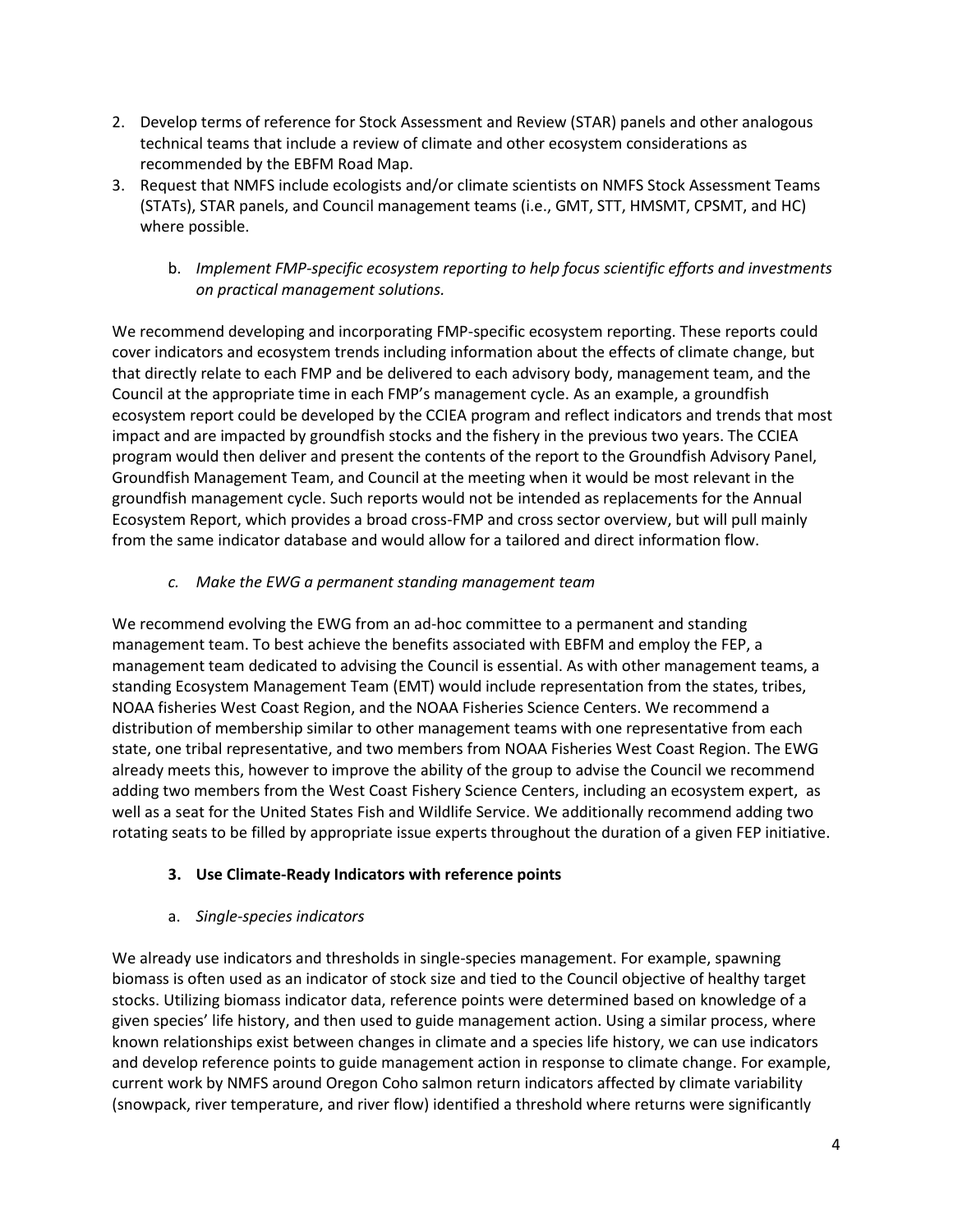lower. By tracking this indicator set and associated threshold in the annual ecosystem report, and notifying the Council when the threshold is reached, managers are better prepared to address this potential threat within the management process. We recommend that NMFS identifies those species that have known relationships between life history and climate change and where we may be able to implement thresholds on the related climate indicator.

# b. *Ecosystem-level indicators*

Beyond single-species applications, better incorporating indicators into management at the ecosystem level is also important. Thresholds or reference points are a way to do this where scientifically possible. Oceanographically, for example, NMFS is developing a warm blob indicator that includes a threshold for when a blob will likely occur. Including this indicator in the Annual Ecosystem Report along with a notification for the Council (and/or other managers), would be valuable information for many pieces of routine management that the Council completes. We recommend that that Council investigate the warm blob indicator and other ecosystem-level indicators of climate change that may be ready for Council use now or in the near future.

The FEP five-year review, currently on the Council agenda for March 2018, could be another opportunity to consider ecosystem-level reference points as a mechanism to bring a growing body of ecosystem science and ecosystem information into the management process. We recommend that during a potential five-year review the Council refine ecosystem-level goals and objectives, including social and economic, to prioritize and guide development of indicators and subsequent reference points in the future.

## **4. Understand potential impacts to fishing communities**

The EWG suggests that this initiative might "identify fishing communities that may be vulnerable to the physical effects of climate variability and change and also depend on income from those fish stocks that are vulnerable to climate variability and change." <sup>15</sup> Along these lines we offer the below options for consideration. We also note and support the EWG outlined workshop that would "focus more on the potential combined physical and socio-economic effects of climate variability and change on fishing communities."

## *a. Explore the impacts of species-specific vulnerability on communities*

We recommend that the Council consider further using the results of the CVA to explore the impacts of species-specific vulnerability on communities. For example, if canary rockfish and Pacific Ocean Perch are considered highly vulnerable, what will the specific effects of climate be on those species and how will those predicted changes translate for fishermen, sportfishing businesses, and ports? Methodologies developed by the Integrated Ecosystem Assessment team -some of which were presented at the SSC Ecosystem Subcommittee meeting this week -may help predict impacts on these communities and understand key vulnerabilities.

## *b. Address geographically shifting stocks*

 $\overline{\phantom{a}}$ <sup>15</sup> PFMC, September 2017. Agenda Item I.2.a Ad Hoc Ecosystem Workgroup Report 1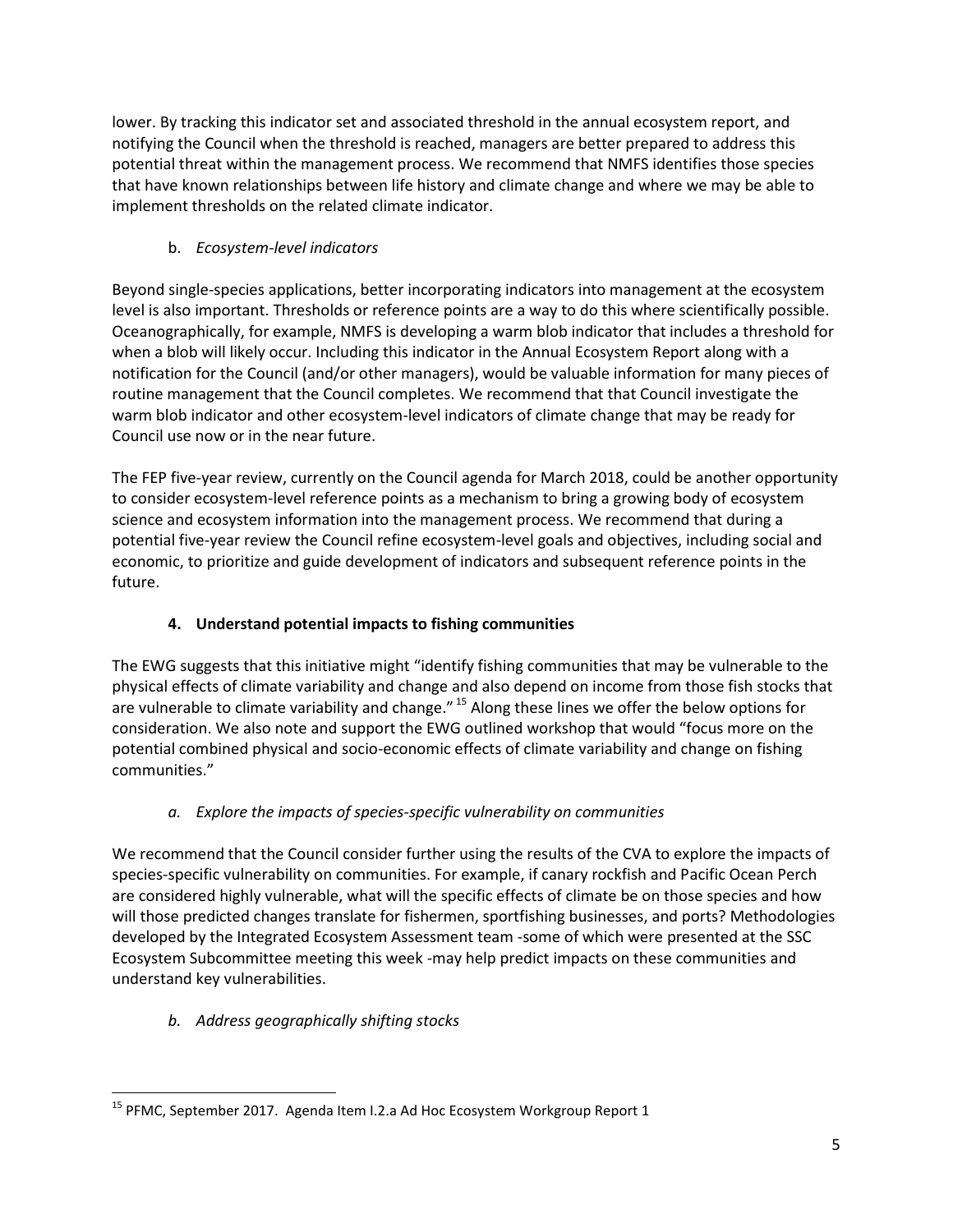We also note that in the EWG report the concept of geographic range shifts is highlighted. We are in support of developing an emerging fisheries policy to address movement of key stocks across jurisdictional boundaries. We recommend exploring near-term policy solutions, and developing a Council policy that outlines how the Council can best address geographic shifts. For example, this policy could inform new entrants on how to build climate-ready fishing portfolios or further streamline the Exempted Fishing Permit process. Part of this could include expansion of Council Operating Procedure #24 (regarding the development of new fisheries on forage species) to all species.

#### *TNC Climate Workshop*

TNC secured funding for a workshop that will be structured to meet the needs of the Council in moving forward with the third ecosystem initiative. A two-day workshop will be held with the goal of providing a venue to address components of the climate shift initiative or evaluate climate impacts on coastal communities as part of the socio-economic initiative (if chosen).

We strongly encourage Council member and stakeholder participation in this workshop. Stakeholder input is critical to successful implementation of EBFM, as societal needs and values are a foundational part of defining what management should achieve.  $^{16, 17}$ 

#### *Conclusion*

We recommend that the Council select the *Cross-FMP Effects of Climate Shifts* initiative for further development and action. In addition to the existing language that recommends an in-depth review to more fully and completely describe the effects of environmental variability and climate change on Council-managed species, we suggest that the Council consider the above actions that could be taken today to address the effects of a changing climate on the entire marine ecosystem. Finally, we encourage Council member and stakeholder participation in the TNC sponsored workshop, as discussed above.

Sincerely,

Conceptioning

Corey Ridings **Gway Kirchner** 

Theresa Labriola **Seth Atkinson** 

l

Guay R Kucher

Ocean Conservancy The Nature Conservancy

Wild Oceans **Natural Resources Defense Council** Natural Resources Defense Council

<sup>&</sup>lt;sup>16</sup> Levin PS, Fogarty MJ, Murawski SA, Fluharty D (2009) Integrated ecosystem assessments: Developing the scientific basis for ecosystem-based management of the ocean. PLoS Biol 7(1).

<sup>17</sup> Lenfest Fishery Ecosystem Task Force. *Building Effective Fishery Ecosystem Plans*. November 2016.